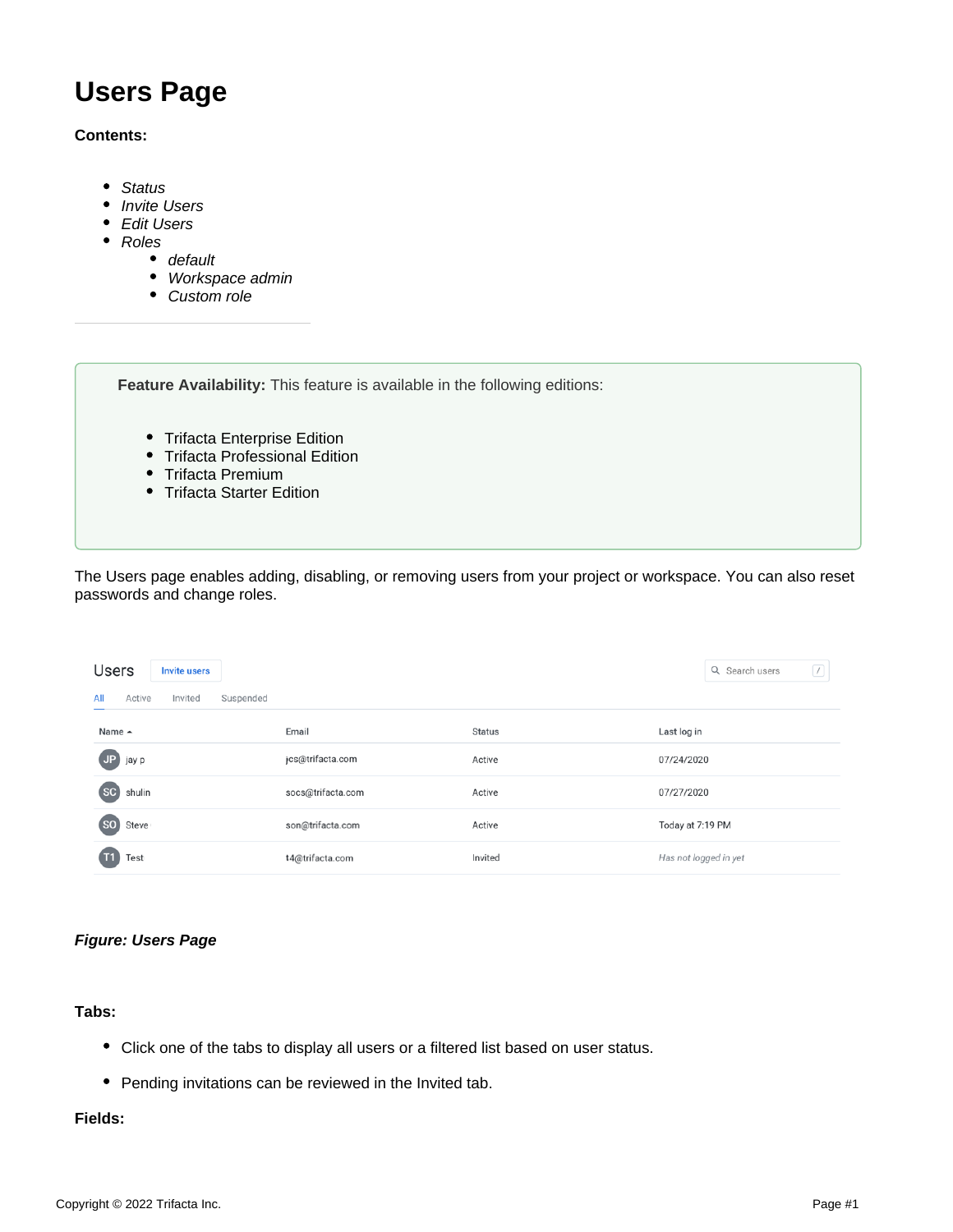- **Name:** Display name for the user. Click the name of the user to review details about the user account. See [User Details Page](https://docs.trifacta.com/display/AWS/User+Details+Page).
- **Email:** Username (email address of users)
- **Status:** Current status of the user. See "Status" below.
- **Last login:** Timestamp for the last time that the user logged in to the Trifacta application

#### **Actions:**

- **Invite users:** See "Invite Users" below.
- **Search:** Enter text to begin searching for specific usernames or email addresses.
- **Sort:** Click a column name to sort the list of users in ascending or descending order.

#### **Context menu actions:**

For each user, you can perform the following actions in the context menu:

- **Configure storage:** If per-user access is enabled, you can configure the access credentials for individual users, either using key-secret combinations or IAM roles. For more information, see [Configure Your Access to S3](https://docs.trifacta.com/display/AWS/Configure+Your+Access+to+S3).
- **Edit:** Modify user properties, including platform roles. See "Edit Users" below.
- **Reset password:** Self-service password reset is enabled by default. If enabled, click this option to send an email to the user to reset his or her password.

**Disable:** When a user is disabled, the user cannot access the Trifacta application.

- The disabled user still counts against the project or workspace limit.
- All of the user's flows and datasets are retained.

**NOTE:** Schedules owned by a disabled user continue to execute. An admin can disable the schedule. See [Schedules Page](https://docs.trifacta.com/display/AWS/Schedules+Page).

- Resources such as connections and flows that are owned by the user become inaccessible to other users that have access.
- To permit access again, select **Enable.**
- **Remove:** When a user is removed, the user's account, including all assets such as imported datasets, samples, and recipes, are removed from the Trifacta application.
	- At time of removal, you can choose to transfer ownership of the user's assets to another user. If those assets are not transferred, they are removed with the user's account.

**If you must recover a removed user or that user's assets, please contact [Alteryx Support](https://docs.trifacta.com/display/HOME/Contact+Support) within 14 days of the deletion.**

• An admin cannot remove himself or herself from the project or workspace.

# <span id="page-1-0"></span>**Status**

Users can be set to one of the following statuses:

- **Invited:** User has been sent an email but has not yet clicked the link to activate the account.
- **Enabled:** User can log in and use the Trifacta application normally.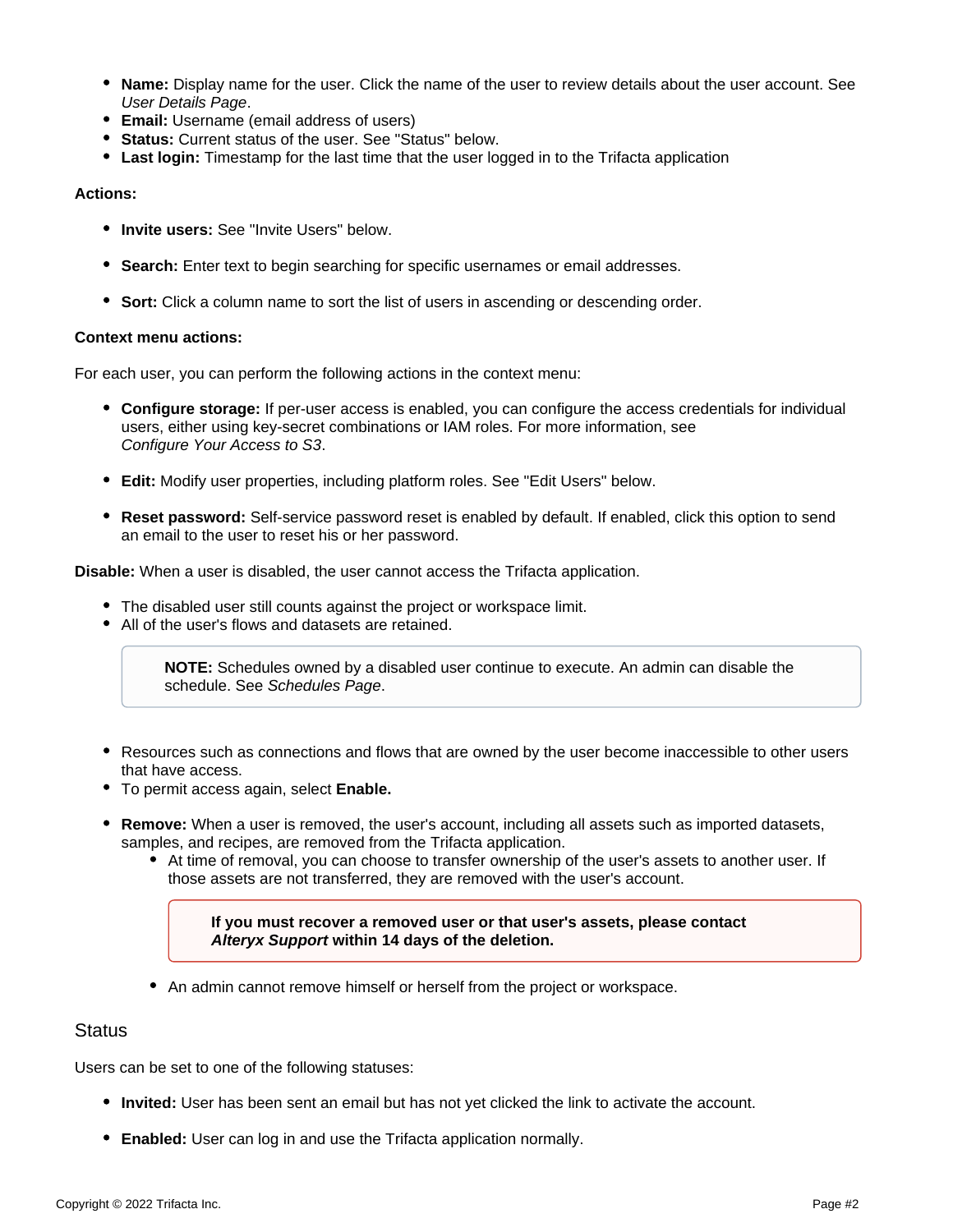$\bullet$ **Disabled:** User account has been disabled by an administrator. User cannot use the project or workspace.

**NOTE:** A disabled user's flows and datasets are still stored within the Trifacta application. However, the user cannot access them. Ownership of these objects has not been transferred. An administrator has ownership privileges on the user's objects.

# <span id="page-2-0"></span>Invite Users

To invite users to your project or workspace, please do the following:

**NOTE:** When a user accepts your invitation, the additional user counts toward the maximum number of permitted users.

**NOTE:** If you are re-inviting a user who has been removed, you must wait 14 days to invite the user back to the same project or workspace and retain the user's data. If restoring the user's flows and recipes is not important, please contact [Alteryx Support](https://docs.trifacta.com/display/HOME/Contact+Support) for immediate re-instatement.

For more information, see [Invite Users](https://docs.trifacta.com/display/AWS/Invite+Users).

# <span id="page-2-1"></span>Edit Users

To modify a user account, please complete the following steps.

**NOTE:** For security reasons, an administrator is not permitted to edit some settings in the administrator's own account.

#### **Steps:**

- 1. Locate the user in the list of users.
- 2. In the context menu on the right side of the user's listing, select **Edit**.
- 3. In the Edit User dialog, modify the following properties as needed:

**Name:** The display name of the user.

**Email:** The email address is used as the login identifier. This value cannot be modified.

**Roles:** Select or remove the roles to assign to the user. For more information, see [Roles Page](https://docs.trifacta.com/display/AWS/Roles+Page).

#### <span id="page-2-2"></span>Roles

Users can have one of the following roles:

**NOTE:** Users whose roles have changed may be logged out of the application. When they log in again, the new roles are applied.

### <span id="page-2-3"></span>**default**

A user with the default role has basic privileges to use the product.

#### <span id="page-2-4"></span>**Workspace admin**

<span id="page-2-5"></span>A user with the Workspace admin role all user privileges, as well as the ability to administer the workspace.